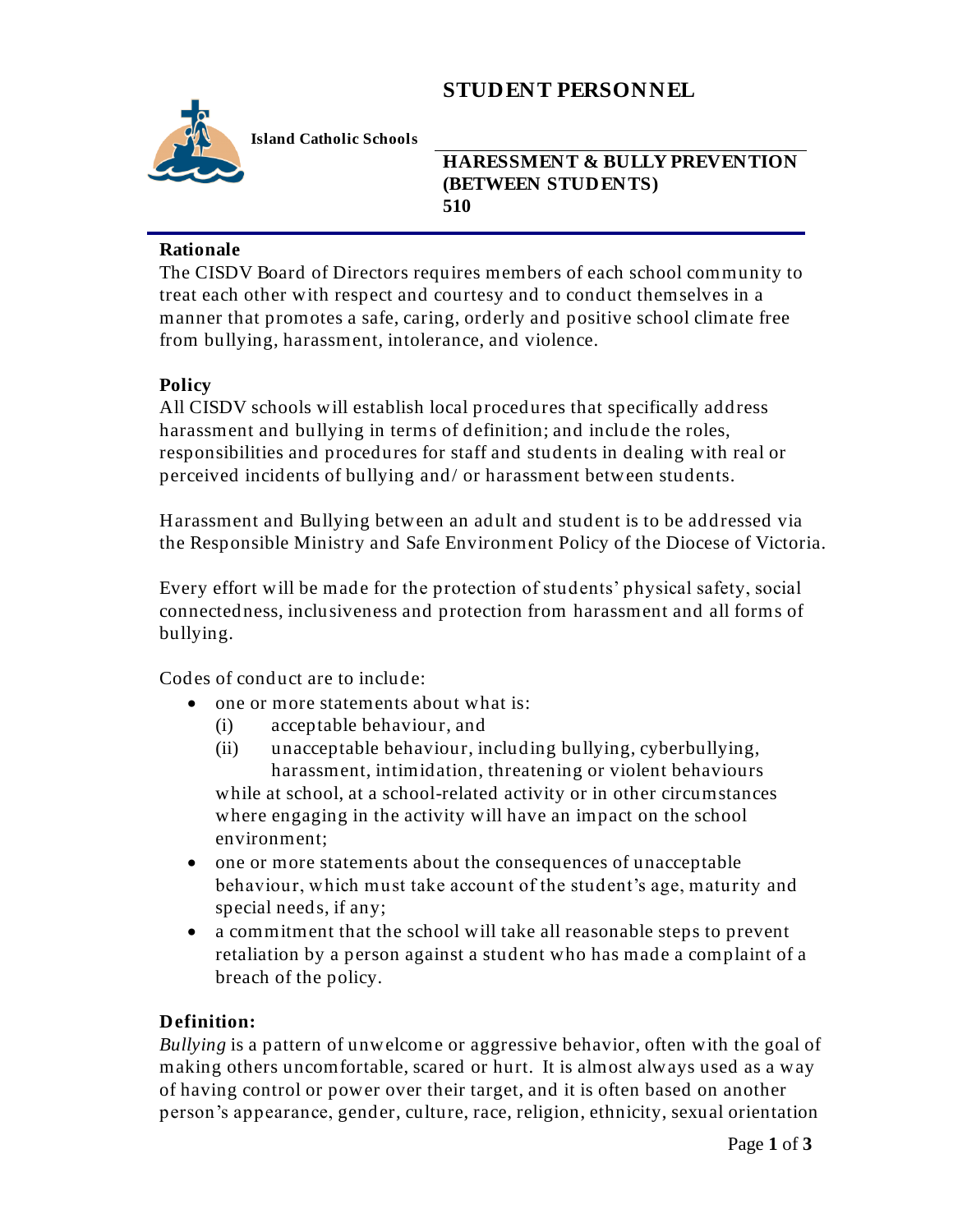# **STUDENT PERSONNEL**



**Island Catholic Schools** 

**HARESSMENT & BULLY PREVENTION (BETWEEN STUDENTS) 510** 

or gender identity. (Ministry of Education – ERASE Bullying)

*Harassment* is a form of discrimination. It involves any unwanted physical or verbal behaviour that offends or humiliates you. Generally, harassment is a behaviour that persists over time.

### **Types of Bullying:**

Physical – includes hitting, kicking, tripping, pinching and pushing, or damaging property.

Verbal – includes name-calling, insults, teasing, intimidation, homophobic or racist remarks, or verbal abuse.

Social and Emotional – includes behavioural actions designed to harm a child's reputation or cause humiliation, like lying and spreading rumours, negative facial gestures, playing mean jokes to embarrass or humiliate a child, mimicking the child in a mean way, encouraging social exclusion of a child etc.

Cyber – includes taunting or humiliation through social media sites (Facebook, Twitter, etc.) of the Internet, cruel websites targeting specific youth, humiliating others while playing online games, verbal or emotional bullying through chat rooms, instant message or texting, posting photos of other youth on rating websites etc.

### **Regulation**

The Principal of each school will:

- 1. Develop procedures to address harassment/ bully prevention in consultation with key stakeholders in the school community, which must include the following:
	- Staff and student involvement in a harassment/ bully prevention strategy
	- Development and communication of the Student Code of Conduct to staff, students and parents.
	- Parent involvement through education on bullying in areas such as: newsletters, assemblies, guest speakers, handbooks, and on the school website.
- 2. Develop response protocols to address and correct behavior as follows:
	- Develop a system to track harassment/ bullying incidents at school,